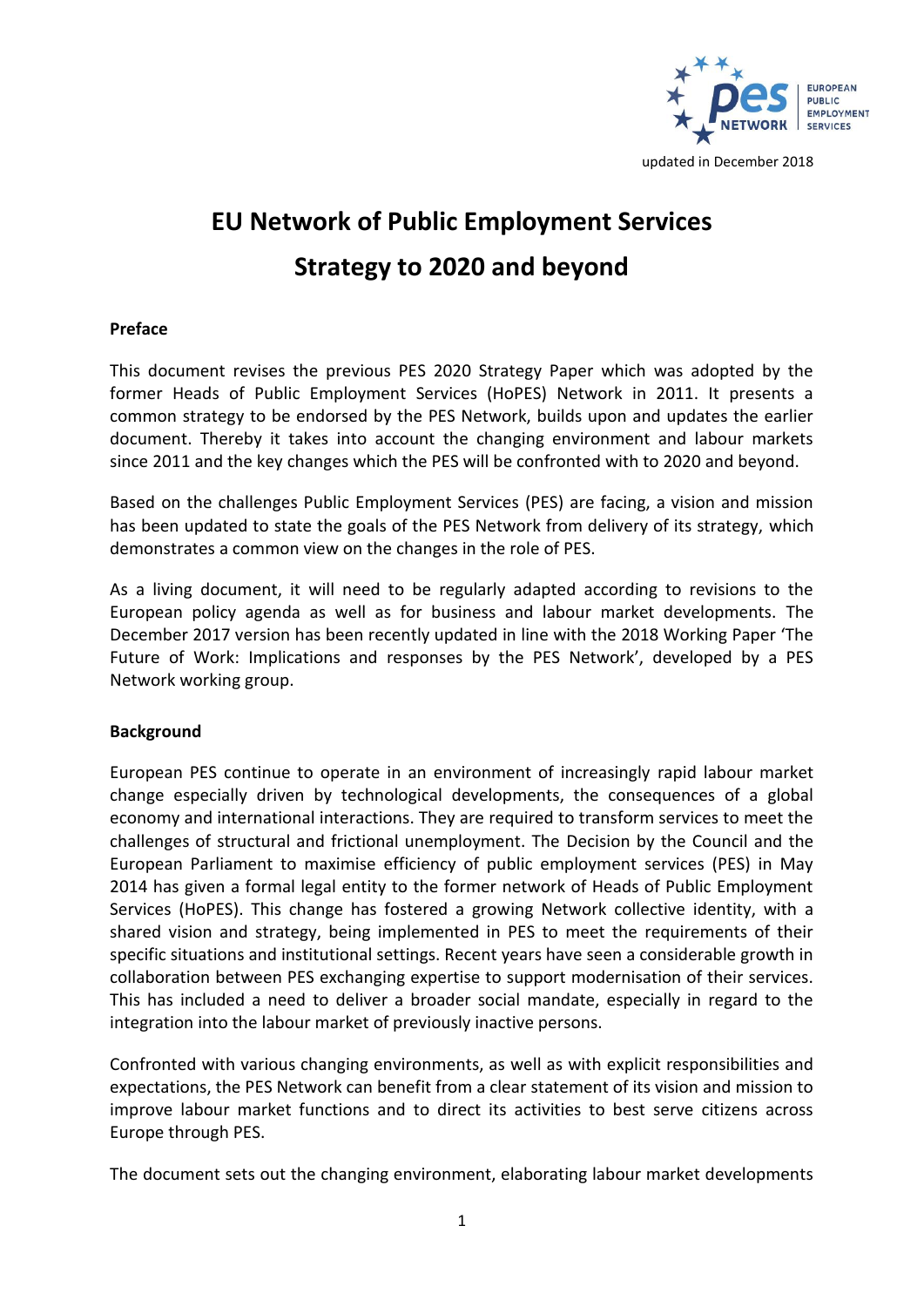

and, following on from this, describes the PES Network vision and mission for delivery of European Employment policy beyond 2020. It presents a common view of the evolving role of PES which considers consequences for their delivery models. The paper thereby considers the differences in institutional settings, objectives, product portfolios and the structures of individual European PES. Finally, it provides a description of the operational impact for PES, concluding with a summary of main issues underlining the need to follow pathways of change to achieve the strategic reorientation of PES.

#### **1. Changing environments**

Well-functioning labour markets are an essential driver for sustainable growth necessary to maintain social welfare support systems. At present the external environment within which employment systems operate is undergoing a significant transformation with trends including: rapid technological enhancement within times of industrial transformation, changing working life with new forms of employment, demographic change, increased migration and workforce mobility, different career patterns, new social attitudes of (younger) jobseekers, and the continuing low participation rate amongst vulnerable groups. As a result of these changes, certain individuals face employment barriers which PES have to identify and address. The world of work is consequently undergoing a rapid change and it is vital that policy instruments support reforms needed to ensure that institutional developments keep pace with such developments.

**Technological developments** are certain to have a major impact on the labour market and social security. Modern service delivery is now fundamentally IT-dependent and is influenced by new software, new tools for data-collection, data-mining and data-exchange, and by alternative communication and collaboration channels. These technological innovations also alter basic labour market mechanisms such as the way employees are recruited or the way job seekers apply for a job. They will create new business models and new types of jobs; PES will need to understand these changes and prepare and match jobseekers to new modes of employment. Furthermore, PES need to be prepared themselves for new jobs which will require higher levels of qualification and different skills than more traditional occupations. The level and speed of absorption of new technologies may also produce gaps between countries, individual PES and jobseekers. This is manifest now in the collaborative or so-called 'gig' economy with the rise of different digital job mediation platforms. The platform economy' model can be associated with an increasing imbalance between flexibility and security, which PES need to take into account when supporting some (especially more vulnerable) customers and describe which new forms of work might be most suitable and sustainable for them. This may also include tasks as registration and screening activities and information and advice on training for platform economy jobs. As big data and analytics play an increasingly important role there are opportunities, as well as challenges, for PES in using these to support jobseekers to enter the labour market. Technology is advancing much faster than anticipated.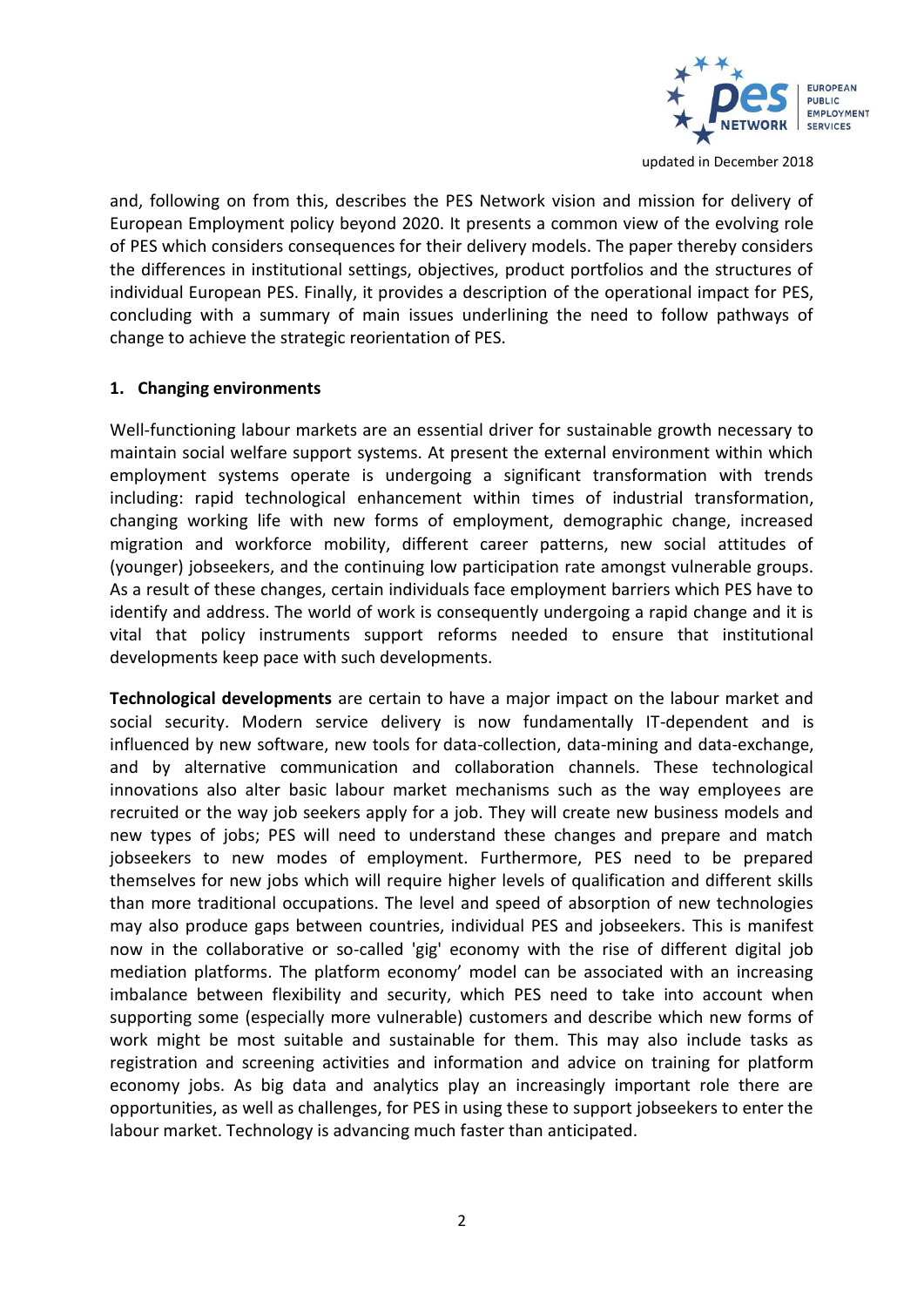

**Automation** and the increased use of artificial intelligence will create change across all sectors of employment, and the pace of this change will determine how easily the resulting structural change and its effect on the labour market can be handled. Such technology has a potential impact not just upon low-skilled workers, but also on white-collar jobs. Labour markets are becoming increasingly polarised: occupations requiring more skilled labour and personal services are increasing, while middle-skilled, routine jobs are more likely to be automated. This brings the risk of rising inequalities, especially if workers in declining sectors struggle to upgrade their skills and/or move to expanding sectors. Occupations and the set of tasks in a job will change: with the disappearance of the most repetitive components through automating functions such as data interpretation, thus freeing up time for softer or non-cognitive aspects, related to social or interpersonal engagements. The challenge for the PES will be to ensure that adequate provisions are put in place to help workers adapt to the changing work environment and facilitate the development of their new capabilities and competencies.

The process of **population ageing** in Europe is accelerating and despite formal retirement ages rising across Europe, the balance between people of working age and retirees has started to shift. As a result, the active working-age population is projected to contract and workforce availability will be jeopardized, even if this partly may be compensated by inflows from the unemployed and migrants. There are however also many opportunities for an older workforce, notably people shifting careers as they enter different stages of their life, contributing more to society including through voluntary activities. Consequently, PES will have the opportunity to facilitate matches, engaging with job seekers regardless of their age and maximise the potential of older workers in society. The challenge for policy makers and PES will be to ensure that older workers have access to instruments to maintain a skilled older workforce. Another consequence will also be changes in the profiles of goods and services demanded by an ageing population, for example there will be a stronger demand for care and health services.

Populations across Europe are also changing, with **increased migration** flows. In addition, it is incumbent on Member States to fully integrate refugees with a right to stay in society and through labour market integration enable them to participate in and contribute to their host country. PES will need to support this agenda as well as continuing to address the needs of jobseekers moving within the European Union. While this poses a challenge for PES across Europe there are also many opportunities to meet future labour shortages including those which will result from an ageing population. Increased mobility and new forms of work will also search for collaboration between the PES Network and other labour market institutions including organisations from non-EU countries.

The changing environment also includes **young people** who are entering the labour market with markedly different attitudes to and expectations of work. Career paths are now more transitory than they were in the past, with fewer people staying and progressing in one organisation for the entirety of their working life. Young people now grow up in a world that is permeated by technology, information and constant innovation. A more connected world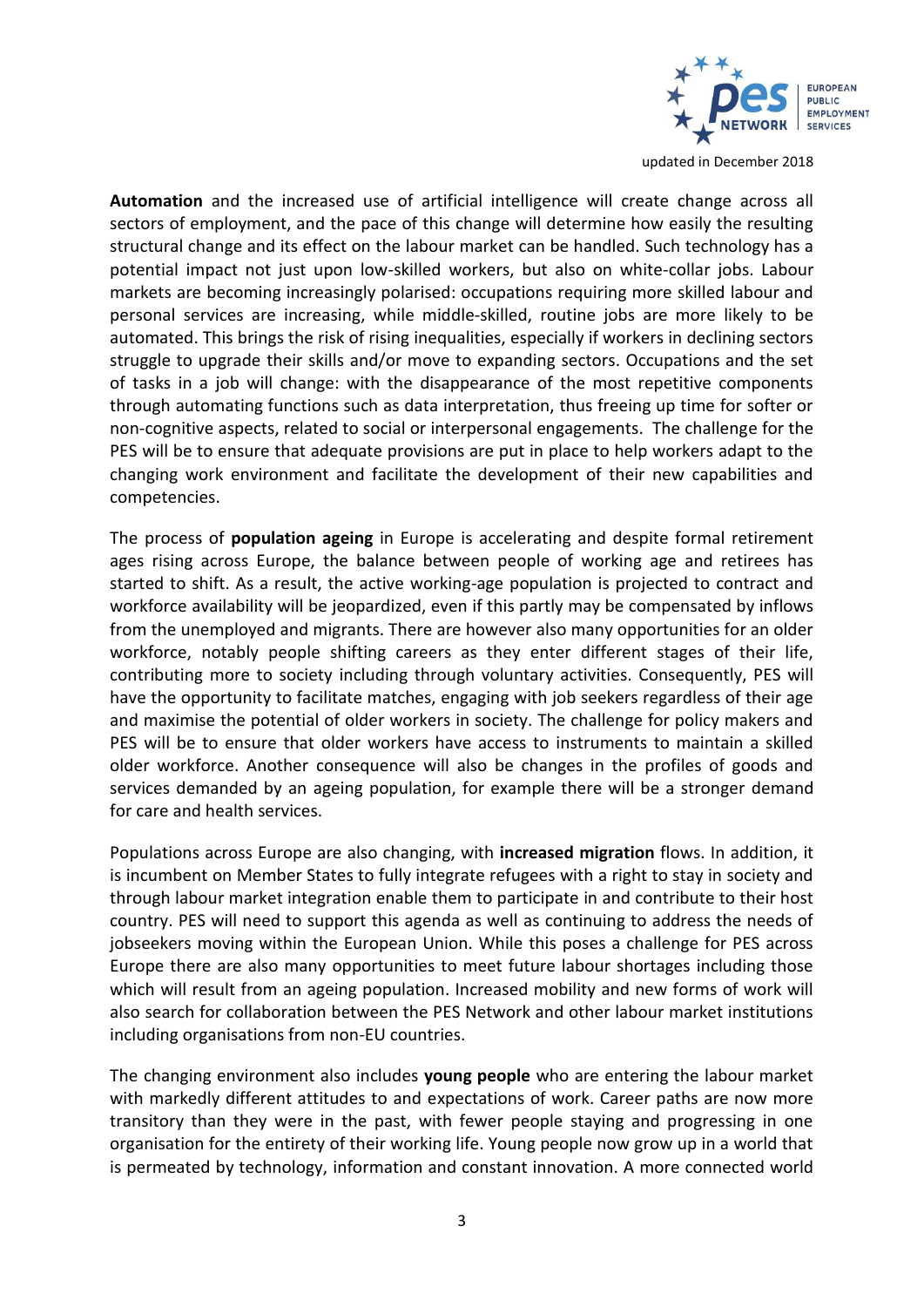

affords them many opportunities, through a global outlook and access to new networks and skills.

There are **continuing low participation rates**, disproportionately affecting certain groups and gender inequality continues in the labour market. Although well-known, the insufficient participation of low- skilled young people, people with caring responsibilities, people aged 55 and older, migrants and their children, women, disabled people, the long-term unemployed, people in poverty and other disadvantaged groups, remains a structural problem. In addition, a widening educational gap is manifest.

PES have an important role to play in combating social exclusion, enabling citizens' economic independence through activation and upskilling competences, integrating jobseekers, and working in tandem with other agencies to contribute to the development of an inclusive society.

Finally, as social perception on the role of government agencies and public services shifts, some Public Employment Services face **uncertain political decisions** concerning their long term funding and range of activities. Being subordinate bodies to national Ministries, PES require optimal policy maker's support on continuation of their business activities as part of evolving and changing processes that deal with the new world of work in its potentiality and unpredictability.

## **2. Changing labour markets**

PES are expected to cope with present and future challenges at the same time, where possible anticipating, and as a minimum reacting swiftly, to changing circumstances. It is necessary to combine short time interventions with sustainable solutions, which calls for flexibility, organisational responsiveness, creativity and cooperation with partners. PES can anticipate and influence labour market changes proactively by information exchange with policy-making bodies, local authorities and working with the private sector.

In past decades the consensus has been that PES should be playing a more active role in reducing dependence on unemployment benefits and promoting the (re)integration of the unemployed and the inactive including through skills improvement. PES furthermore should support an increasing employment focus in the delivery and design of welfare systems. In response to fundamental changes in our labour markets and society, a new set of PES roles are gradually emerging. These are intended to support customers throughout their entire work careers. This shift away from the dichotomy 'unemployment-employment', stems from the '**transitional labour markets**' (TLM) paradigm. At the same time, policy makers have been in search of a new balance between flexibility and security - or '**flexicurity**' - for employers and employees to reduce the potential for disruption and more precarious situations from labour market restructuring. Both approaches can be considered as responses to the increasingly volatile labour market and its consequences for social security.

As a result of changes in the nature of work and in labour markets, employment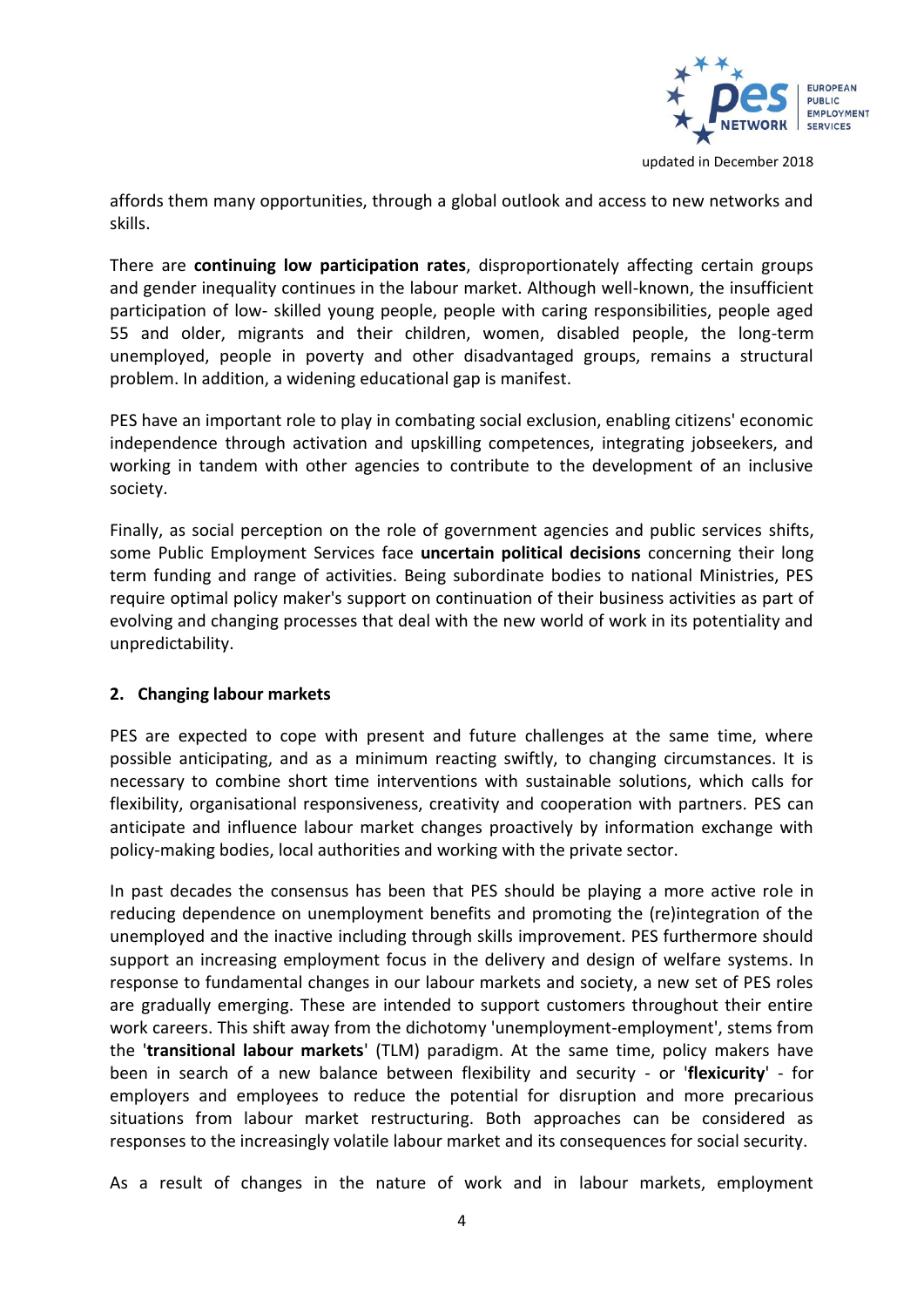

relationships have become far less stable and diverse **transitions** from and to another form of employment, another occupation, another sector or another region or country are made over a career into, within and away from the labour market. These transitional labour markets bring along new **social risks,** which tend to have a disproportionate impact upon disadvantaged groups. These include risks of low earnings capacity due to lack of education, income volatility due to fluctuating demand and job-to-job transitions, total income loss due to involuntary unemployment, restricted earnings capacities due to social obligations such as child care or elderly care, diminished social protection, and reduced or zero earnings capacity because of disability, chronic illness or old age.

The new reality of the transitional labour market requires commensurate policy responses in order to enable citizens to cope with risky transitions and improve their working lives. The concept of "**positive transitions**" offers a solution and involves a self-reinforcing process of further investment in the employability of citizens. Thereby, **labour market and skills mismatches**, resulting either from over- or underskilling will remain a challenge. All labour market actors should collectively address persistent mismatches. Enhancing workplace learning can be promising as part of an overall approach to better coordinate education and employment systems.

Along with the developments taken up so far, (public) organisations have to deal with growing expectations of their customers and adapt to their changing needs. Applied to the role of the Public Employment System<sup>1</sup>, the TLM approach represents a threefold renewal with regard to the conventional function of social security systems:

- A combination of active and passive measures, merged into the concept of '**active securities**'. Instead of passively compensating for income losses and protecting jobs, governments should actively invest in the human capital of individuals and in work place environments. This combination enables PES to pursue activation policies with sustainable outcomes.
- An **anticipatory role** in response to potential career transitions. Instead of enforcing job-to-job transitions, governments should focus on supporting workers' careers by supporting them with their development and progression. PES should enable transitions from and within work centred around an individuals' needs.
- A shift from the traditional role of job matching to a relationship with a customer that consists of **facilitating, coaching, conducting, and co-producing** of new PES services drawing upon customer insight.

In addition to these three approaches for the renewal of the conventional PES functions, a

1

<sup>1</sup>Using the term 'Public Employment System' instead of 'Public Employment Service' helps to transcend various institutional settings for public employment service provision that exist in specific national contexts. At the same time, the term expresses the idea that the governance of labour markets is not achieved by a single ministry or public agency, but through network formation.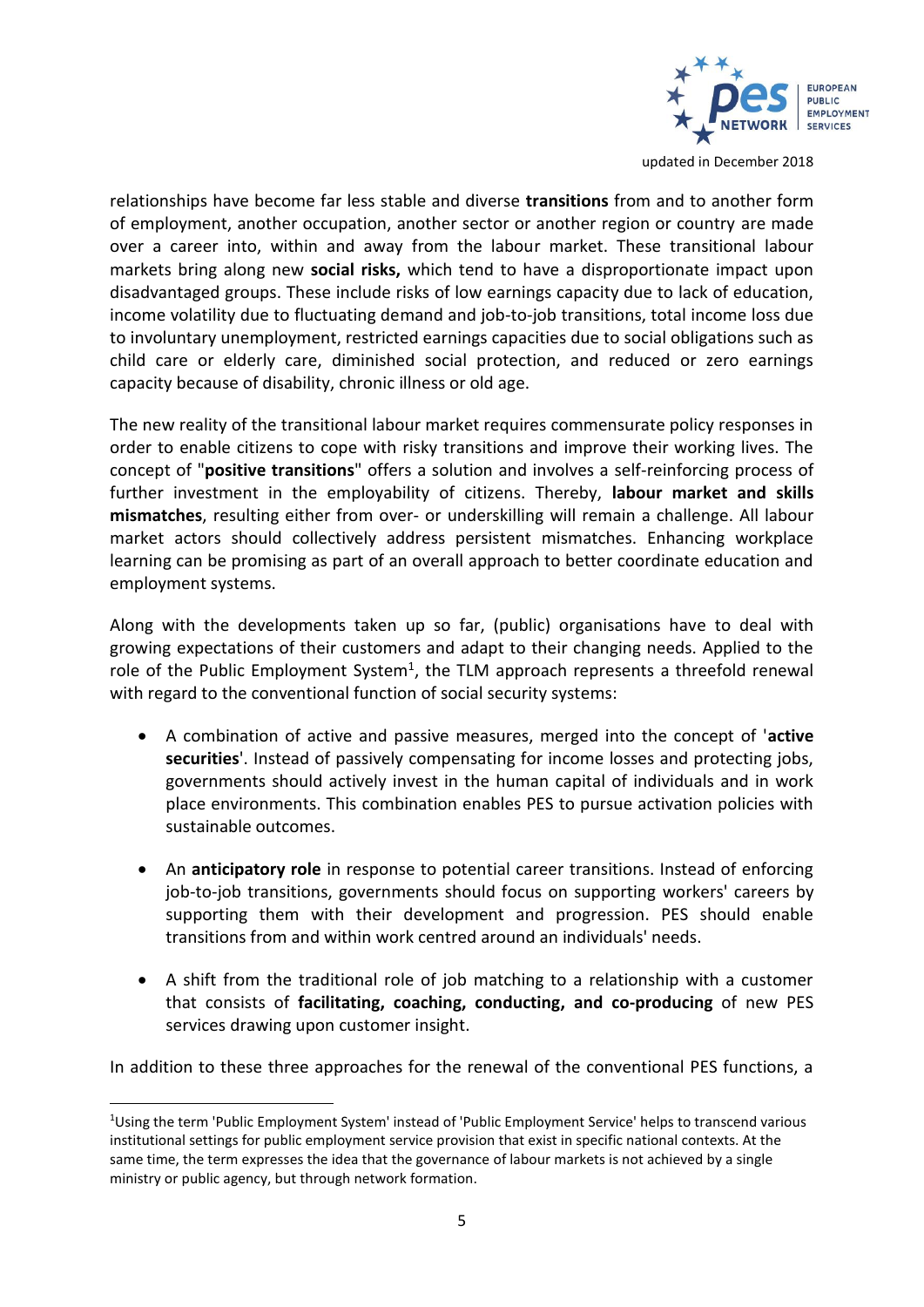

fourth shift is also occurring, namely to a **more labour demand orientated** service. In view of increasing recruitment difficulties, the efficient and inclusive activation of jobseekers has to be combined with a profound understanding of labour demand and qualitative assistance for employers. The increased attention to the needs of employers is also favourable for the unemployed as they are better assisted in directing their careers towards realistic prospects. Close cooperation with companies is also creating opportunities to employ more vulnerable jobseekers.

Linked to this, other labour market changes include more self-employment, an overall increase in "non-standard" forms of work including job sharing, job carving and crafting, portfolio employment and especially the rise of the **collaborative, or 'gig', economy**. This is generating new employment opportunities and revenues beyond traditional employment relationships, especially a growth in independent working. Therefore PES should offer services which take into account people seeking self-employment opportunities. This will enable people to work more flexibly and more to become economically active where traditional forms of work have not been suitable for them. To both respond to and take advantage of this trend PES will need to offer services which assist those seeking to work independently, including potential entrepreneurs, and promote these types of new work patterns to jobseekers who may be able to benefit from such opportunities.

Growing interdependencies between national labour markets within Europe, increased mobility of workers and companies call for more international cooperation between European PES. In view of optimising the functioning of the **European labour market** as a whole, the underlying differences between national and regional labour markets have to be governed and even exploited. Changes in the role of Public Employment Services/Systems have also to be translated into a European context.

This means, that the vision and mission for the PES Network needs to be defined.

#### **3. Vision and Mission**

**Vision:** The Network vision is to be the vehicle for enhanced European PES cooperation enabling them to deliver their role as labour market conductors, contributing to European employment strategies, improving labour market function and integration and creating better balanced labour markets.

**Mission:** The core purpose of the PES Network is to promote modernisation of PES, encouraging optimum use of evolving technology and enhanced data sources, assisting them in adapting their role and function contributing to implementation of EU employment policies and strategies. It will achieve this through continuing to strengthen and encourage co-operation between PES, thereby:

- Increasing their capacity to enhance labour market function
- Boosting labour demand, including through encouraging voluntary mobility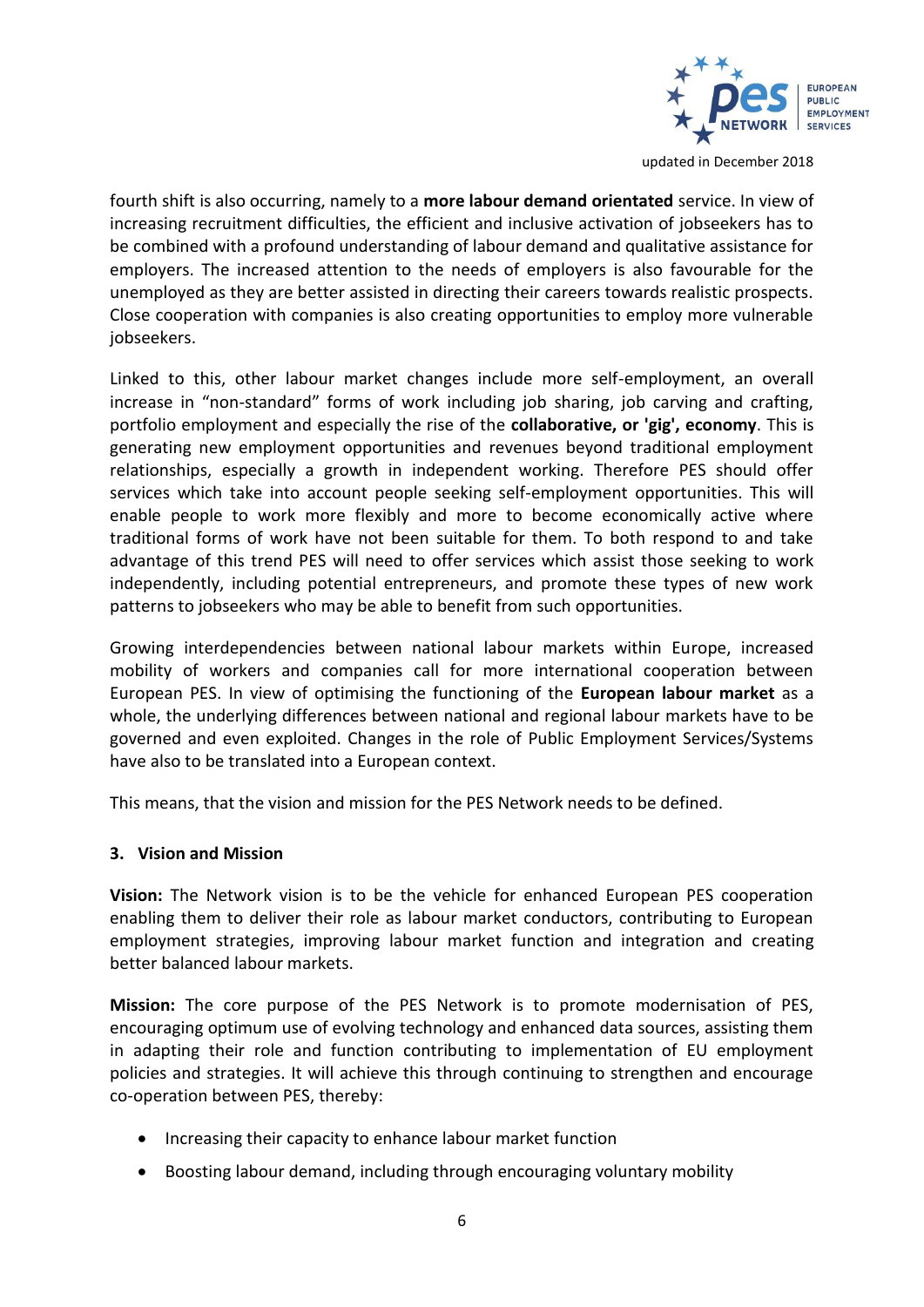

- Using labour market information to anticipate demands
- Preparing the labour force for active labour market participation and skills development

# **4. A common view on the strategic changes in the role of Public Employment Services**

# **4.1 A holistic approach to tackle new labour market challenges**

PES across Europe face a number of challenges including lifting the employment rate and reducing the number of bottleneck vacancies. These challenges need to be addressed by investing in strong and sustainable active mediation. The main objective can be summarised as: "more people need to work longer and differently".

To reach this objective, PES should approach labour demand and supply from a more **holistic point of view** which takes into account the multiple transitions arising in the labour market and during individual careers. PES could adopt such a holistic perspective by building bridges and transcending institutional and geographical boundaries.

Citizens have changing or even increasing expectations in regard to the quality of public services. In PES this has to be reflected in a growing culture of rights (to a certain level of personalised support) and responsibilities (an obligation for collaboration and activities directed to work).

Bridging career transitions is first of all a matter of **empowerment**. Jobseekers and job changers need to be enabled to build bridges themselves, to take control of their own careers. However, they - especially vulnerable groups - need to be supported and given the tools to enable them to do this effectively; such tools include support for developing selfawareness and assistance for progressing in work and guidance to ensure they have relevant skills for the future labour market. PES can facilitate these developments through taking advantage of advances in digital technology, harvesting richer data sources as these become increasingly available. This can offer more bespoke digitalised services to both, the increasing number of customers able to self-serve, whilst also providing counsellors with more sophisticated tools to assist those clients furthest from the labour market requiring face to face support. Transition support also needs to be directed towards employers. Small and medium sized enterprises in particular are often in need of more intensive support in publishing skill based and attractive vacancies, developing skills-based HR management systems, and generating measures to ensure staff retention. Both virtual and physical One Stop Shops can provide more cross-cutting holistic support to address the broader support needs of jobseekers, especially the long term unemployed.

A holistic approach to work and the intention to build bridges across different career transitions will transform and boost the matching of labour demand and labour supply as the core business of PES This could include an 'after care' service to ensure that jobseekers remain and progress in work once they have been matched. Taking into account all kinds of skills acquired during career transitions, for example, will greatly expand the scope and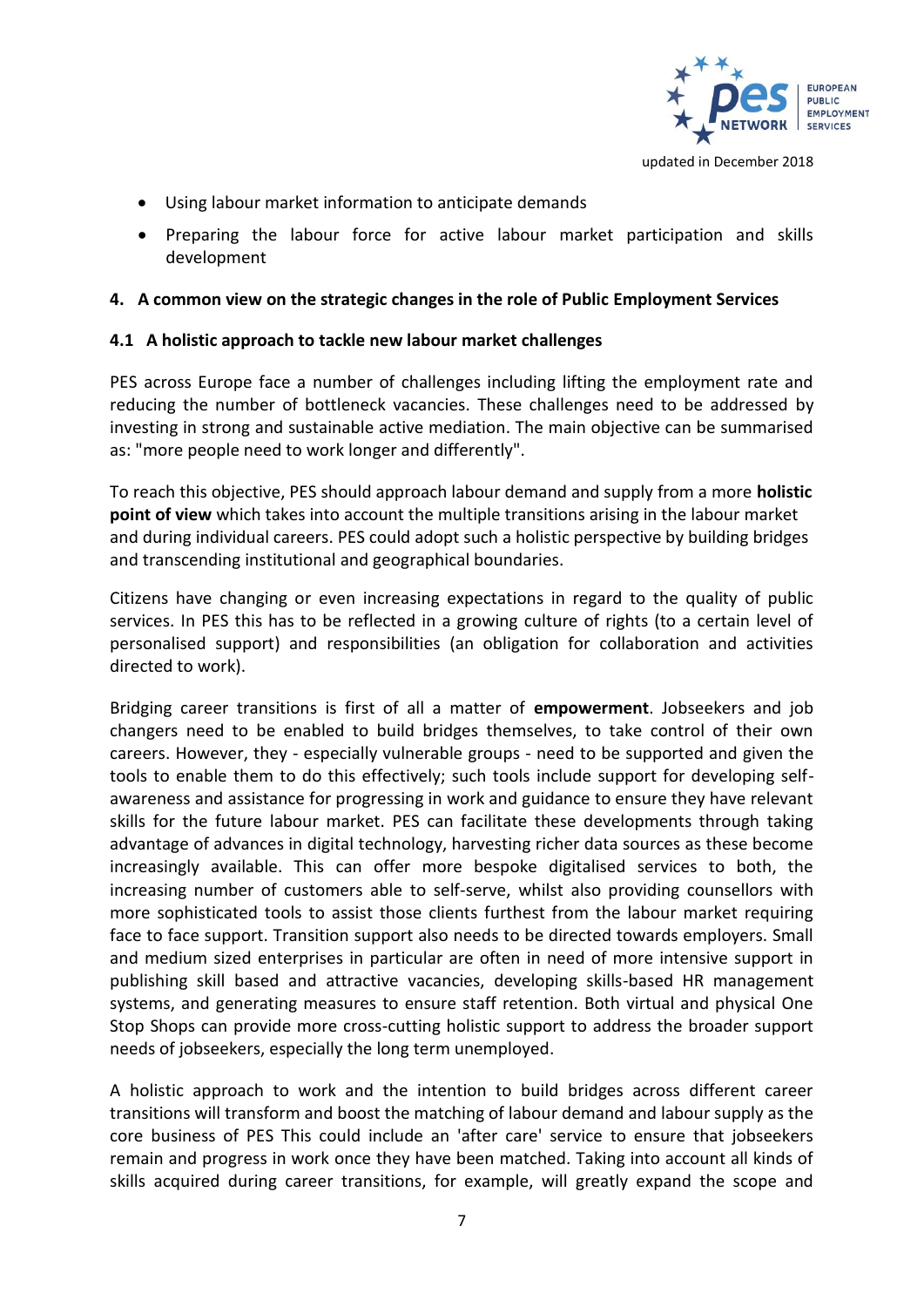

quality of the matching process.

PES will have to deal with a broader customer agenda - potentially those already employed, including those in sectors affected by automation or the collaborative economy with uncertain levels of work - and inactive people who do not currently engage with them. There will need to be an enhanced emphasis on a career management approach to ensure citizens retain a constant labour market attachment; addressing these changes will require new approaches, improved communication with customers and transformed service offerings.

# **4. 2 PES should collaborate with partners**

PES services can be enhanced by working with a range of actors including:

- Private Employment Services (PrES)
- Temporary Work Agencies (TWAs)
- Non-governmental organisations (NGOs)
- Education and training providers
- Social support service providers (e.g. Social Insurance, Housing Agencies, Health Services, Social Services)
- Employers and Employer organisations
- Social partners
- Local stakeholders/ communities

In order to build bridges with partners, the PES role should change from provision towards commissioning services, bringing together the most effective and efficient of these to meet specific labour market needs. Such service delivery can be organised with a combination of different actors in order to meet the needs of citizens and companies more flexibly and accurately. This can also include contracting out services where they can be delivered to higher quality and with better outcomes to customers.

The **cooperation** of public and private, commercial and non-commercial agents needs to be facilitated to achieve policy objectives and guarantee a smooth functioning of the transitional labour market. With a more heterogeneous customer base, PES need to engage in wider cooperation and co-creating with other integration actors. Strengthening partnerships with Private Employment Services can allow better matching and transition support opportunities for customers providing an efficient way of offering quality support services to increasing number of customers. Employers are key partners of the PES who will need to work increasingly closely with them to orientate their services towards achieving the best possible match with employer demands and needs.

In this respect, PES take on a conducting role as a catalyst for achieving maximum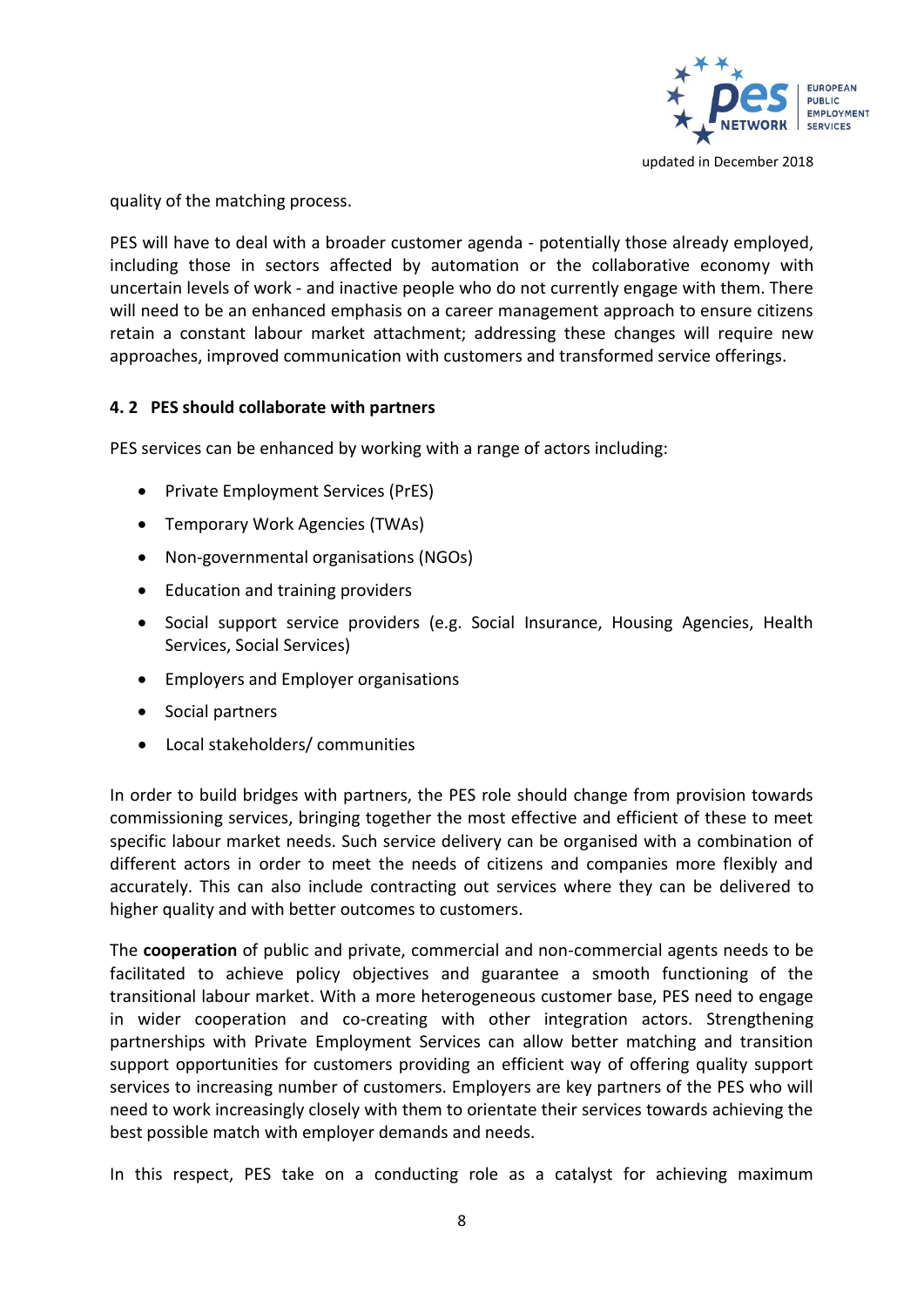

organisational responsiveness. This conducting role consists of:

- Analysing labour market needs
- Comparing labour market needs with the service offer of labour market actors
- Connecting needs with service offers, or (when no suitable offer is available)
- Making strategic decision between service offers
- Building bridges with other labour market actors
- Complementing or substituting in-house services with external service provision as appropriate

The fulfilment of these 'conducting functions' necessitates services to be built upon systematic assessment of jobseeker and employer customer requirements. Ascertaining this perspective necessitates collecting systematic feedback from customers and involving them in service design. The range and intensity of the conducting functions adopted by the different European PES may vary, depending on their national circumstances, but showing ambition in guaranteeing an optimal functioning of the labour market implies functioning as a conductor.

## **4.3 PES should act to join up the skills and education agenda**

One of the main career transitions that has to be bridged by conducting, in order to get more people to work longer and differently, is the transition between the labour market and education or vocational training. Jobseekers must be better prepared for the changing labour market and workers must learn to embrace adaptability and flexibility, rather than become discouraged. Most industrialised countries have rigid education systems which have failed to prepare people for this reality. Information should be better shared among all labour market actors. This could also mean PES improve collaboration with employers, schools and universities. Lifelong learning, suitable training, and access to careers advice for people who are in work are all necessary so that workers can adeptly navigate the changing labour market and make transitions that best suit them.

Investment in basic skills, though important, is a first step, and is not enough in itself to transform labour market operation. Education systems and labour markets must be more closely aligned and investment in transformative skills is needed. Access to lifelong learning will become increasingly necessary for workers to adapt to the pace of technological advancement.

PES have an important role to play in addressing the issue of low skill levels including by developing links with other skill providers. This is part of an agenda to transform the workplace into an environment where skills, training and life-long learning are fully integrated to the benefit of all stakeholders.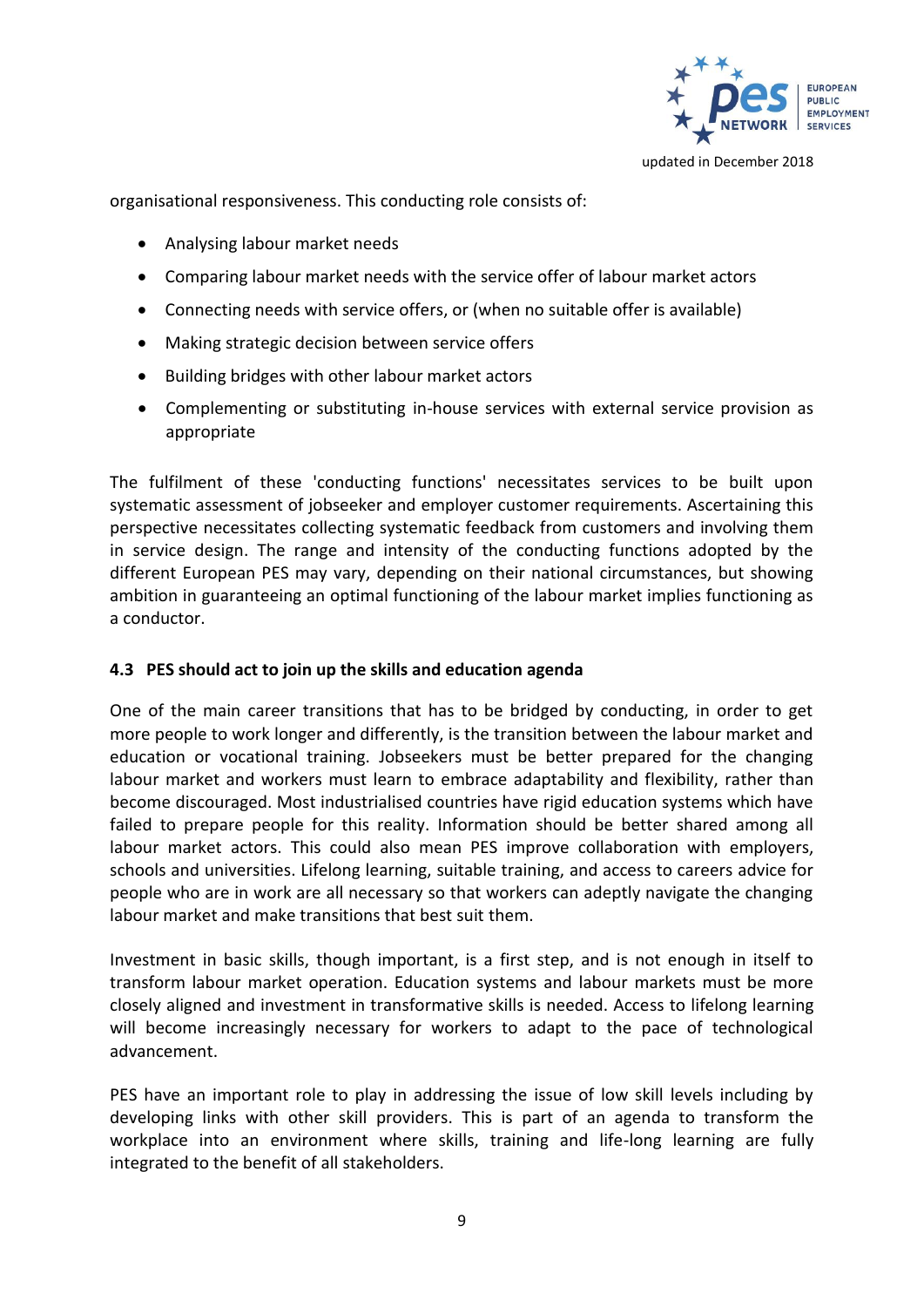

In order for PES to best prepare jobseekers to manage occupational shifts they will need to be increasingly aware of labour market trends, skill shortages and gaps, and both, occupational and geographical mismatches. Improved profiling and matching, and personalised guidance where necessary, will need to be provided. In depth social support will be required for customers farthest from the labour market to assist their integration and reintegration trajectories. In this regard competency based matching tools will be crucial, especially in validating non-formal learning as soft skills become increasingly important in a rapidly evolving labour market. PES should thereby encourage autonomy for those customers with less intensive support needs by providing self-service delivery channels for these more independent citizens, and by encouraging them to manage their careers, increasing capacity to meet the more complex needs of those with greater barriers to employment.

## **4.4 PES should focus on sustained outcomes through secure professional transitions**

PES traditionally focus on salaried regular as opposed to freelance employment. This will not be sufficient to equip all customers to cope with the future challenges of a rapidly changing labour market. Some PES have a role in referring customers to vocational training and education, this needs to be extended to offering support to self-employment. PES should focus on prevention and early interventions. Secure professional transitions require an emphasis on sustaining employability, not necessarily sustaining specific jobs, and as such some employers and workers need assistance to enable this. The idea of a job for life is increasingly rare and future career patterns will increasingly involve several changes of employers during a working life. To ease this transition an appropriate balance between flexibility and security should be sought so as to optimise labour market operation.

PES need to be increasingly aware of the evolving situation in a rapidly changing labour market, utilising sound labour market information to match job seekers to more sustainable outcomes. In part this must include working with employers and all relevant labour market actors to understand their needs, promote good practices, and develop appropriate policy responses. Employers will need to respond to labour market transitions, including demographic aspects of work force development and appropriate skills investment. PES can support them in this role including assisting them in dealing with labour shortages and encouraging them to work with unemployed people and vulnerable groups such as older jobseekers, the young unemployed, long-term unemployed and migrants, as part of their recruitment strategies.

#### **4.5 Career management tools for sustainable integration in the labour market**

Constructing solid bridges, however, does not only help PES cope with current challenges and ameliorate mediation between labour supply and labour demand. It allows them to, at the same time, prepare the labour market for the future and to move from a reactive to a proactive *modus operandi.* In order to increase career security PES should actively promote, and encourage employers to promote, career management techniques. PES must also be an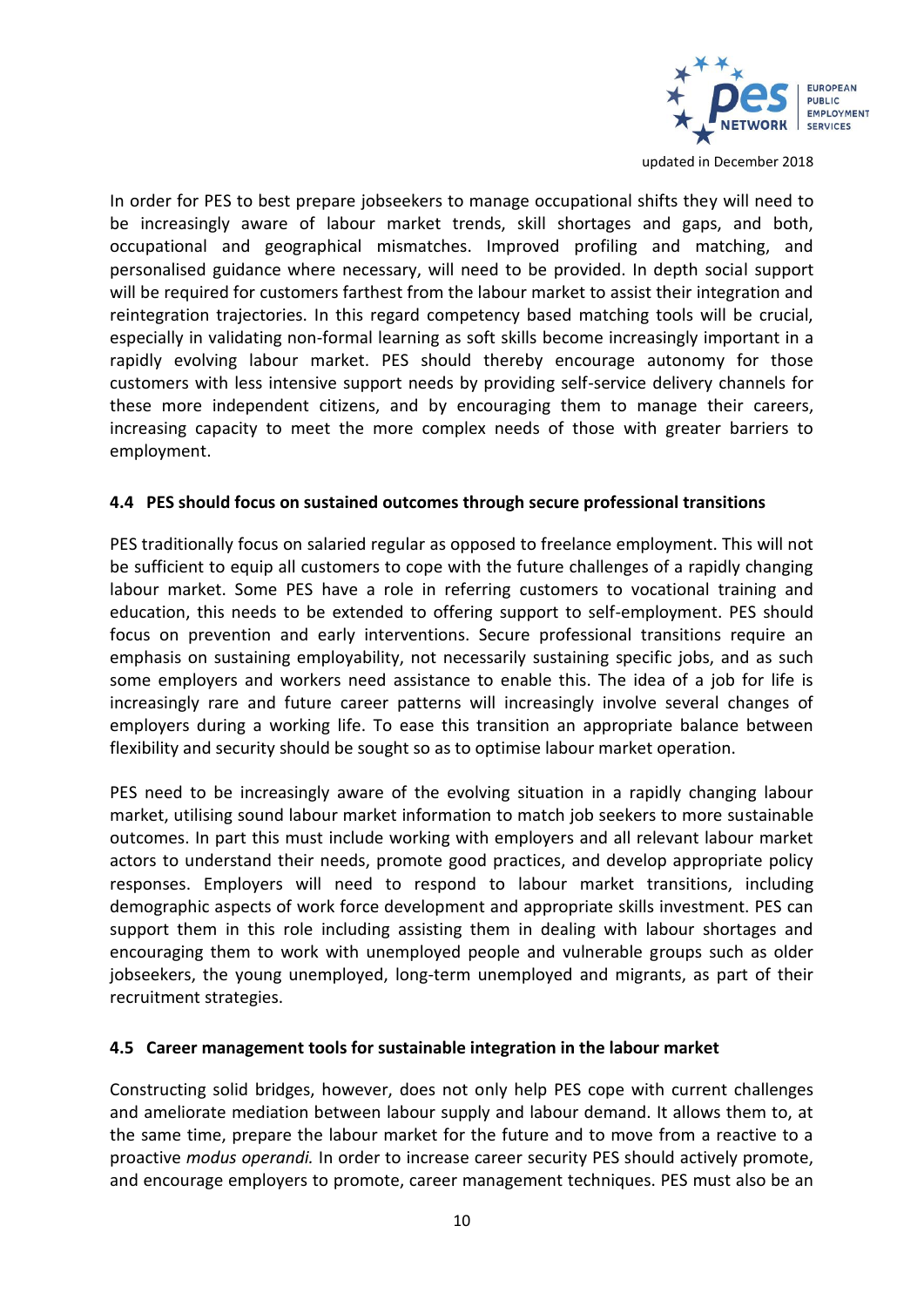

exemplary and positive role model in terms of the career guidance training and support which they provide for their own staff, as well as in the use of digital tools they offer to their customers.

# **5. Operational consequences for PES**

Establishing a common vision does not mean that the operational consequences will be the same for each PES, as these will also depend on the country-specific context. In order to be able to react flexibly and accurately to the numerous changes that may take place both internally and externally, PES will have to transform and innovate, including developing new services to meet the needs of a changing customer base and new employment patterns and recruitment methods. This will need to build upon the foundations for building bridges that are already in place. Cross border cooperation in a European context offers many advantages in this respect.

Regardless of national settings, realising the present and future changes in their role and function will entail substantial transitions with a profound impact on both service delivery and the entire governance and business model of the PES. PES will need the capabilities and the capacity to ensure maximum labour market policy impact regardless and because of the volatility of economic, social or financial circumstances. Therefore operational flexibility will be of the utmost importance. If their systems and services are not designed for agility and organisational responsiveness, PES will fail to react efficiently and effectively to unceasingly changing public and political demands and will lose their relevance in the present competitive environment.

Flexibility can be achieved in various ways, including the integration of services, network management, digitalisation and multi-channelling, customer segmentation, organisational restructuring, the introduction of enterprise architecture and more agile ways of working including reducing bureaucracy and "red tape". The evolution from bureaucratic oriented organisations towards more flexible, open, market and network oriented structures must continue and requires a mental and cultural shift, both in terms of business modelling and individual ways of working. At the same time, policy development should include considerations on its implications for policy delivery mechanisms.

Being employers themselves, PES will be challenged by the same recruitment and retention difficulties as the rest of the labour market. But as visible talent brokers, they will have to act as a model of the intended labour market recruitment behaviour they expect from all employers. Fostering sustainable HR management approaches will be crucial to maintaining quality services and maximum labour market policy impact. The keys for sustainable HR development are well-elaborated internal system for training and learning and quality work innovations addressing the needs of all age cohorts.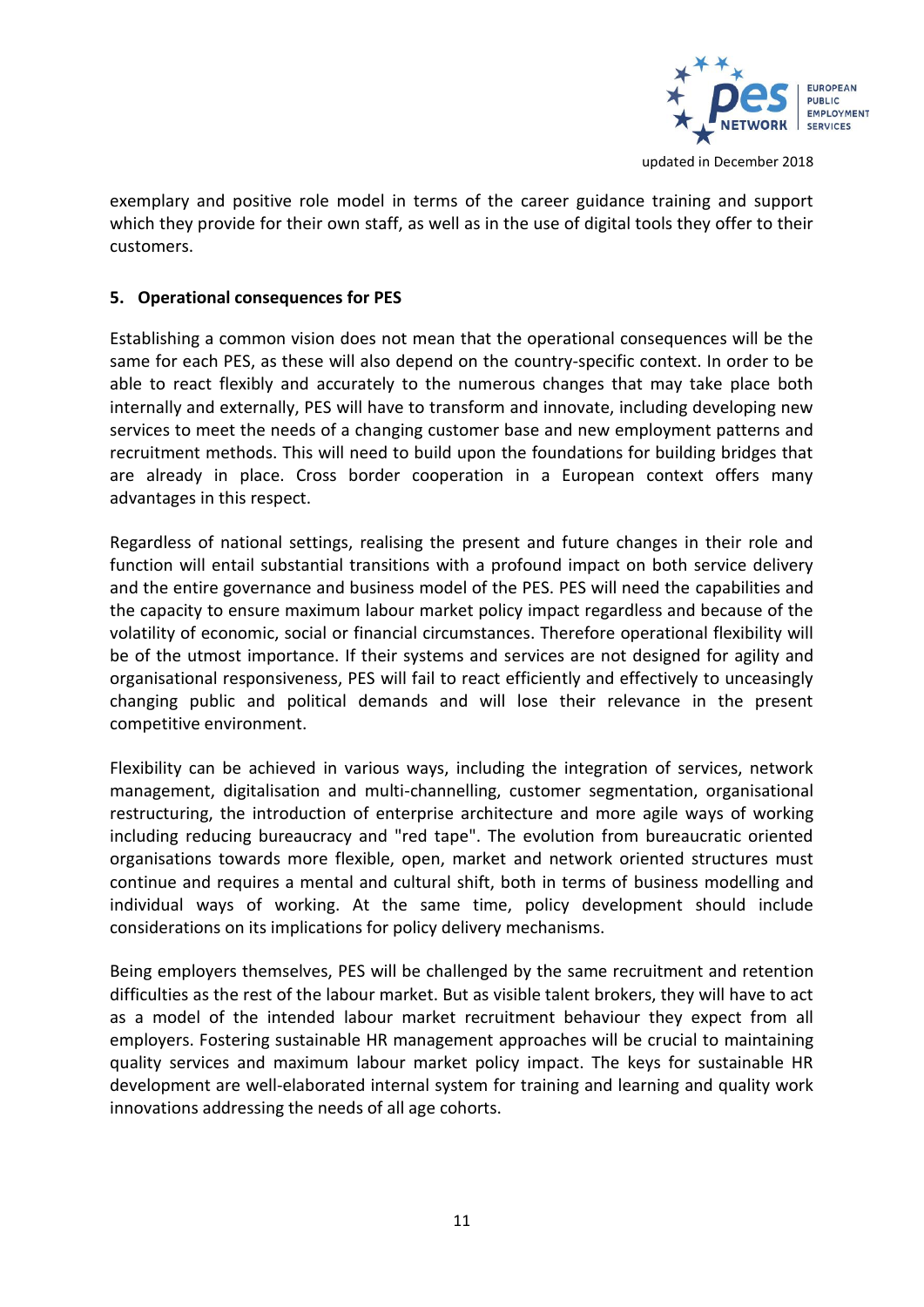

## **5.1 Key approaches**

PES need to be flexible, evidence-based, employment outcome focused organisations. Their primary objective is promoting work for and with their customers. They will ensure a continual employment focus whilst transforming their systems to ensure that they can play a full role as a vital component of the "knowledge society". They will make the best possible use of labour market intelligence and analysis of future skills needs in order to deliver the mandate provided to them by their governments to provide customers and PES staff with the information to make optimal decisions. Certain PES values will be specific to their organisations but PES will also share common values of equality, honesty, reciprocity, respect, social responsibility, and engagement as part of a European Network. In order to put the long term strategy into practice, PES will translate these into daily service delivery through professionalism, and will need to promote the following key approaches:

- **Customer oriented services:** Services offered to both job seekers (people both unemployed and in work seeking to change jobs) and employers need to be tailored to their individual needs and requirements as much as possible. Services should be designed around meeting individuals' needs not "one size fits all" models aimed at broadly defined user groups. Personalised services not only improve customer satisfaction and the effectiveness of PES interventions, but also promote cost efficiency, allowing resources to be used more effectively.
- **Inclusiveness**: PES should offer customer orientated services that are free and accessible for all citizens and companies. This includes ensuring that the shift towards digitalised services is not to the detriment of citizens and that appropriate measures are in place to support people who need help with digital and financial inclusion.
- **Empowerment:** The changes foreseen in the labour market will affect customer as well as PES staff, both in terms of changes in the way they do their work and in their own job security. PES should invest in the empowerment of both, customers and staff enabling them to build on existing skills and strengths, and to actively manage their careers. PES should promote life-long learning, the development of competencies, and acquisition of qualifications for customers as well as their employees. Initiatives which foster community within and between PES should be encouraged to enable PES staff to share experiences, enhance their knowledge and thus, find local solutions to local problems. This should lead to improved services as well as to a sense of solidarity in their work.
- **Innovation**; PES are keen on stimulating service providers to explore and develop new products and methodologies. This involves creating new partnerships and making a better use of existing ones across the labour market, as innovation helps them to present alternative solutions to social problems. Partnership projects, experiments, and peers sharing good practices, should inspire PES to review and renew service design, and enhance organisational maturity, especially through promoting digital delivery.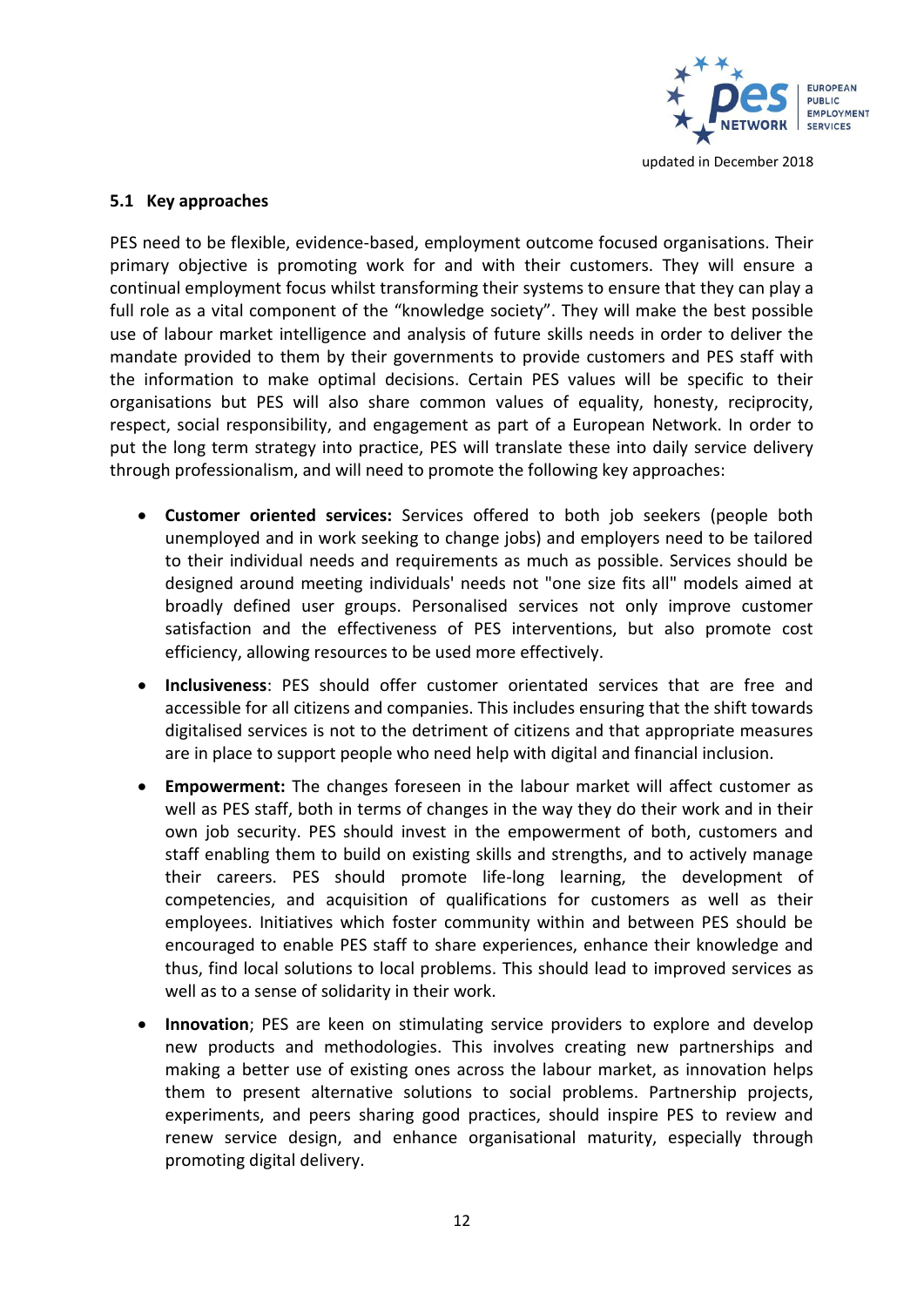

• **Integration and interoperability**: PES should be capable of and willing to integrate products and services developed together with partners, including customers. Exchanging knowledge and information both with stakeholders at Member State level and between European PES can encourage innovation and provide strong leverage to improve the implementation of European employment policy and strategy.

#### **5.2 Building a solid business case**

In view of budget constraints, knowledge on "what works" allows PES to ensure and generate the most efficient measures. A strong Network brand and identity can strengthen the impact of individual PES actions and promote PES in their objective of becoming the best labour market performer, appreciated and followed by their labour market partners. Developing this knowledge is important for reaching the objectives of European employment policies and strategies, and for gathering, administering and communicating the PES mandate, in particular for policy makers and PES staff.

They have to show what they have to offer and how they can achieve a valuable return on investment at several levels:

- For the unemployment benefit and the social assistance schemes: reduction of spending on passive labour market policies
- For the overall economy: better and faster matching into sustained employment and the reduction of benefit dependency
- For overall society: better options for the youth, participation and social stability, reduction of social exclusion and marginalisation

Building a compelling business case depends also on the efficiency and effectiveness of the **governance and business model** PES rely upon to make sure that strategic changes actually happen. This includes accurate forecasting of labour market needs to generate and maintain a support for PES operations from all stakeholders.

## **6. Conclusions**

PES should further initiate, manage and implement their **pathways of change** to realise strategic reorientation. The external environment consists of rapid and uncertain change and PES will have a key role not only in brokering relationships between citizens and employers, but also in supporting citizens to actively manage their careers and adapt to the new world of work. By being aware of these future changes and proactively changing their operations to correspond to these, PES will be able to transition into a new role to match the challenges of the future. In summary, this means:

• For managing transitional labour markets PES should pursue an activation policy with